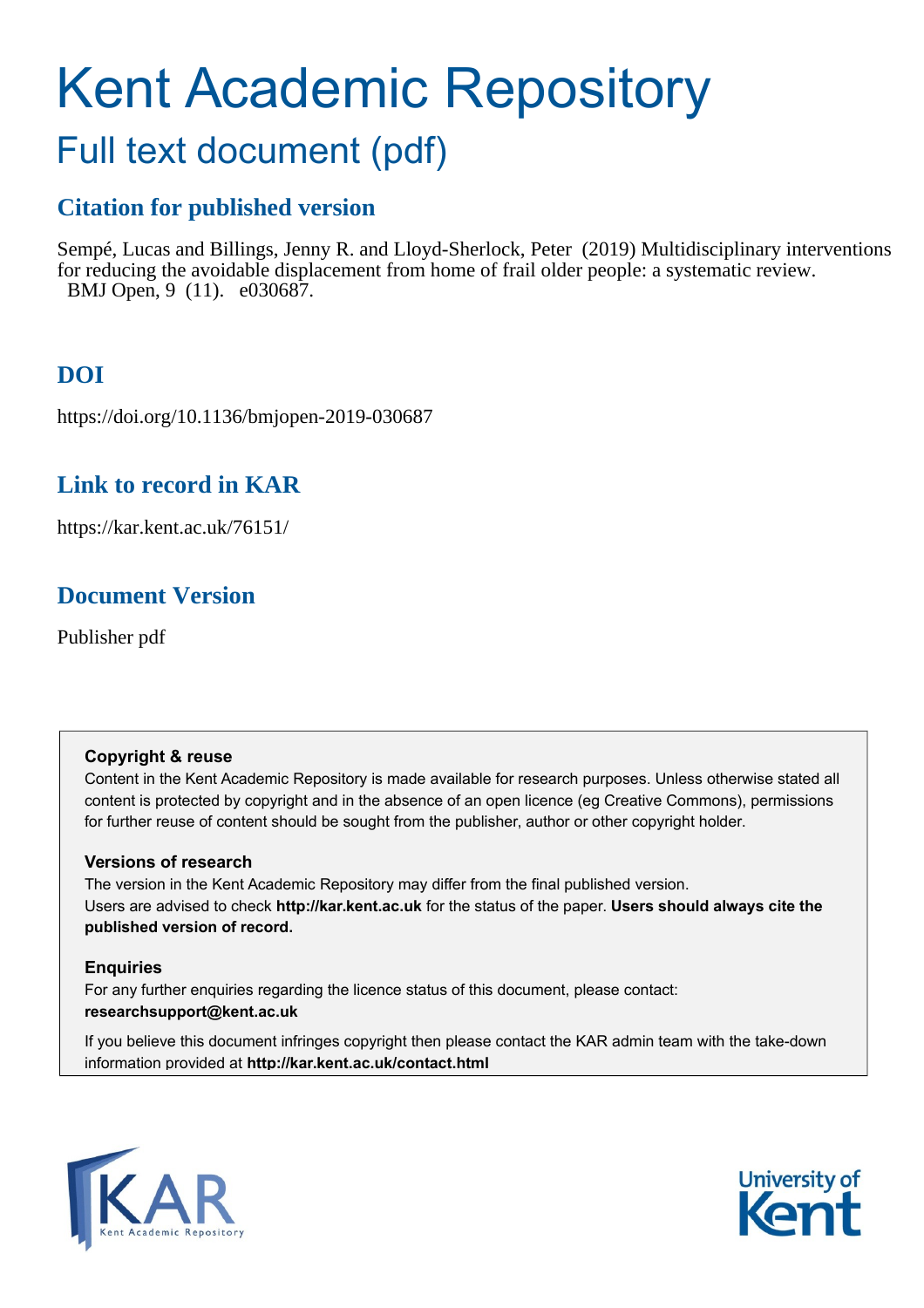# **BMJ Open Multidisciplinary interventions for reducing the avoidable displacement from home of frail older people: a systematic review**

LucasSempé <sup>®</sup>,<sup>1</sup> Jenny Billings,<sup>2</sup> Peter Lloyd-Sherlock<sup>1</sup>

#### ABSTRACT

**To cite:** Sempé L, Billings J, Lloyd-Sherlock P. Multidisciplinary interventions for reducing the avoidable displacement from home of frail older people: a systematic review. *BMJ Open* 2019;9:e030687. doi:10.1136/ bmjopen-2019-030687

► Prepublication history and additional material for this paper are available online. To view these files, please visit the journal online (http://dx.doi. org/10.1136/bmjopen-2019- 030687).

Received 27 March 2019 Revised 04 July 2019 Accepted 03 September 2019

Check for updates

© Author(s) (or their employer(s)) 2019. Re-use permitted under CC BY. Published by BMJ.

1 School of International Development, University of East Anglia, Norwich, UK <sup>2</sup> Centre for Integrated Care Research, University of Kent, Canterbury, UK

Correspondence to Lucas Sempé; l.sempe@uea.ac.uk

**Objectives** To synthesise existing literature on interventions addressing a new concept of avoidable displacement from home for older people with multimorbidity or frailty. The review focused on homebased interventions by any type of multidisciplinary team aimed at reducing avoidable displacement from home to hospital settings. A second objective was to characterise these interventions to inform policy.

**Design** A systematic search of the main bibliographic databases was conducted to identify studies relating to interventions addressing avoidable displacement from home for older people. Studies focusing on one specific condition or interventions without multidisciplinary teams were excluded. A narrative synthesis of data was conducted, and themes were identified by using an adapted thematic framework analysis approach. Results The search strategy was performed using the following electronic databases: the American National Library of Medicine and the National Institutes of Health (PubMed), Scopus, Cochrane Library (Central and CDRS), CINAHL, Social Care Online, Web of Science as well as the database of the Latin American and Caribbean Health Sciences Literature. The database search was done in September 2018 and completed in October 2018. Overall 3927 articles were identified and 364 were retained for full text screening. Fifteen studies were included in the narrative review. Four themes were identified and discussed: (1) types of interventions, (2) composition of teams, (3) intervention effectiveness and (4) types of outcomes. Within intervention types, three categories of care types were identified; transitional care, casemanagement services and hospital at home. Each individual article was assessed in terms of risk of bias following Cochrane Collaboration guidelines. Conclusions The review identified some potential interventions and relevant topics to be addressed in order to develop effective and sustainable interventions to reduce the avoidable displacement from home of older people. However the review was not able to identify robust impact evidence, either in terms of quantity or quality from the studies presented. As such, the available evidence is not sufficiently robust to inform policy or interventions for reducing avoidable displacement from home. This finding reflects the complexity of these interventions and a lack of systematic data collection.

PROSPERO registration number CRD42018108116.

#### Strengths and limitations of this study

- ► This is a timely systematic review of interventions involving integrated care for older people, situated within a policy framework that focuses on a new concept of avoidable displacement from home.
- ► This review examines interventions addressing a significant public health and social care challenge.
- $\blacktriangleright$  Evidence in this area is predominately from quasiexperiments and observational studies with a number of studies presenting unclear results and ambiguity regarding the effectiveness of the interventions on hospital and emergency department admissions and readmissions.

#### **INTRODUCTION Rationale**

Between 2017 and 2050, the global population of people aged 60 years or over is expected to more than double, reaching 2.1 billion people. In 2015, around two-thirds of this population lived in low-income or middleincome countries, rising to 80% of older people world population by  $2050$ .<sup>1</sup> Later life is associated with an increased risk of frailty, poor health and functional limitation.<sup>2</sup> In this paper, frailty refers to a distinctive health state related to the ageing process in which multiple body systems gradually lose their in-built reserves.<sup>3</sup> Population ageing creates challenges for both social services and health systems, including rising numbers of hospitalisations, many of which are potentially avoidable.<sup>45</sup> Responses to these challenges include an increased emphasis on interventions to integrate different forms of health and social care provision, working across different care settings.<sup>6</sup> There are several definitions of integrated care: this paper follows Kodner and Kyriacou's<sup>7</sup> who define it as a '... set of techniques and organisational models designed to create connectivity, alignment and co-ordination within and between the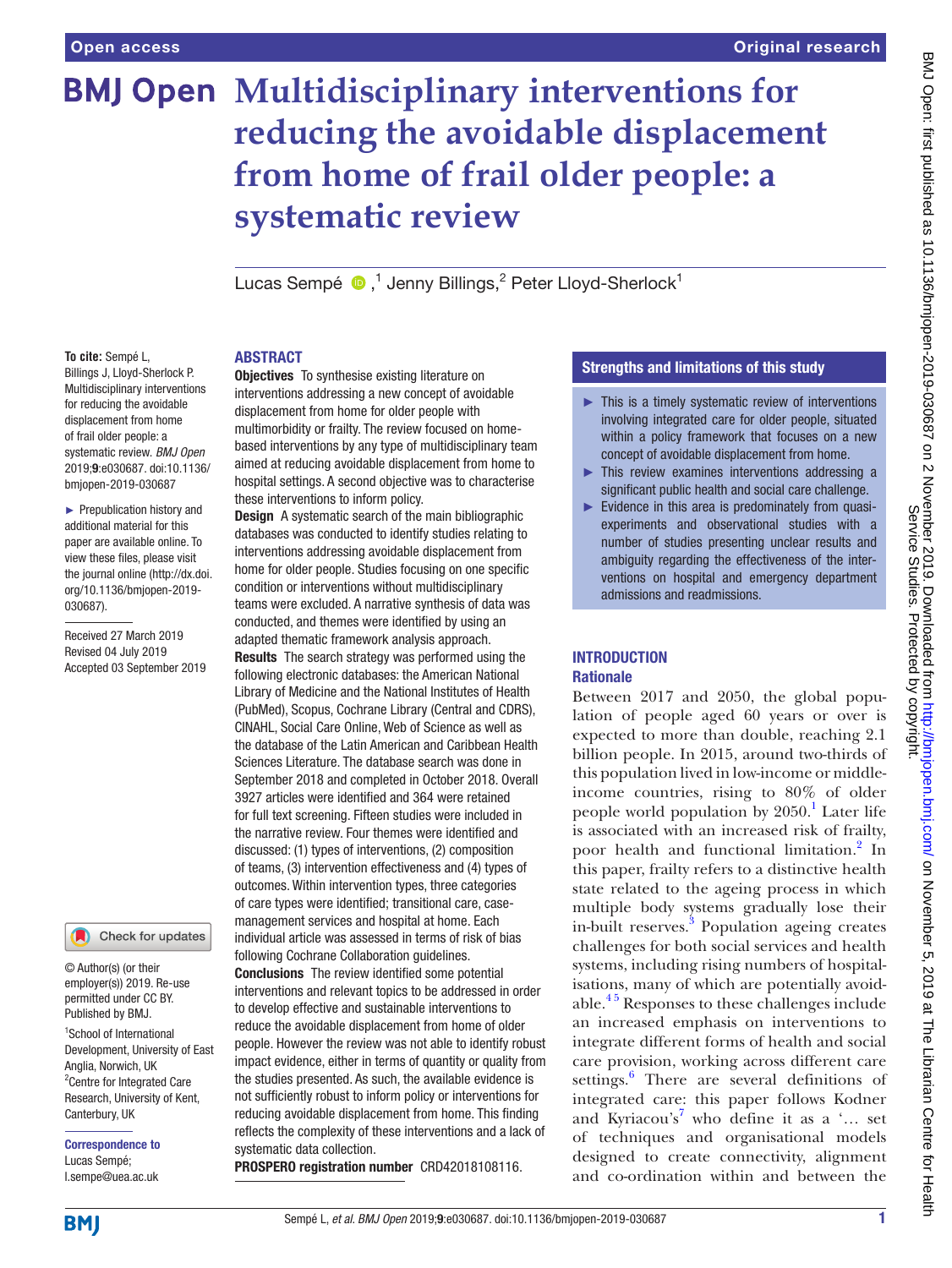cure and care sectors at the funding, administrative and/ or provider levels… for patients with complex problems'. While different degrees of integration are possible, all by definition require the cooperation of multidisciplinary professional teams working together to deliver appropriate care. Multidisciplinary interventions to promote and support integrated care are now widely advocated at many policy levels. It is claimed, however, that the effectiveness of these approaches is inconsistent across care settings and different interventions.<sup>8</sup>

#### A new framework: avoidable displacement from home

The concept of avoidable displacement from home (ADH) and an associated policy framework are currently being developed and validated by the authors as part of an Medical Research Council Newton funded project 'Improving the effectiveness and efficiency of Health and social care services for vulnerable Older Brazilians'  $(HOB)$  (2018–2021).<sup>9</sup> This review represents one aspect of the validation process.

Given the wide diversity of integrated care interventions and their complex interactions with other parts of health and social care systems, it is important to establish clear parameters about where they are situated in relation to different care settings and to clarify outcomes of interest. To this end, 'avoidable displacement from home' may provide a helpful framework, by encompassing a number of effects: hospital (re)admissions that are amenable to prevention or which are suited to outpatient care, excessive hospital stays and unnecessary admissions into residential care homes. More broadly, an avoidable displacement from home can be understood as the consequence of challenges to deliver proper care that permits older people to remain in their homes for as long as possible when this is in their best interest. It represents a comprehensive approach to address health and social care as part of a single, integrated system.

Interventions to reduce avoidable displacement from home should aim to incorporate three core values: personcentredness,<sup>10</sup> place-based care<sup>11</sup> and sustainability.<sup>12</sup> In this way, the concept may encourage policy-makers to go beyond an exclusive focus on health system efficiency (such as reducing unnecessary hospitalisations) towards a wider approach that seeks to reconcile health and social service provision with the needs and wishes of both older people and their carers.

#### **Objective**

Our specific objective was to conduct a systematic review to identify interventions addressing displacement from home of older people with multimorbidity or frailty. The review focused on studies with the following characteristics: home-based interventions by any type of multidisciplinary team that aimed at reducing avoidable displacement from home in older people with multimorbidity or frailty. A second objective was to characterise those interventions in order to inform policy.

#### **METHODS**

#### Information sources and searches

This is a systematic review of articles indexed in the following electronic databases: the American National Library of Medicine and the National Institutes of Health (PubMed), Scopus, Cochrane Library (Central and CDRS), CINAHL, Social Care Online, Web of Science as well as the database of the Latin American and Caribbean Health Sciences Literature. We also examined the reference lists of the selected studies.

The search was conducted without any language restriction and focused on articles published after the year 2000. The review only included articles published in Portuguese, English and Spanish, because of our familiarity with these languages. The protocol for the related search terms was completed in July 2018 while the full database search was performed in September 2018, and the articles were moved into Mendeley V.1.18. The duplicates have been deleted.

#### Search strategy

An initial scoping of the literature was conducted at inception of the study and those findings were used to define the search strategy. In order to take an inclusive approach we included a variety of key search terms, utilising the scope of Medical Subject Headings for each of them. The terms linked three different topics, namely: 'home-based care' interventions, and terms to identify 'older adults' in conjunction with terms used as proxies of preventive outcomes ('Involuntary hospitalisation', 'Avoidable hospitalisation', 'Patient admission' or 'Voluntary Admission') and readmissions ('Patient Readmission', '30 Day Readmission', 'Thirty Day Readmission', 'Hospital Readmissions' or 'Readmissions, Hospital'). The term 'multidisciplinary teams' or related terms were not used in the search to prevent restricting the results. The search syntax and data extraction form are provided in [online supplementary appendices 1 and](https://dx.doi.org/10.1136/bmjopen-2019-030687)  [2](https://dx.doi.org/10.1136/bmjopen-2019-030687).

#### Eligibility criteria

Following the review objectives, any type of quantitative study (randomised control trials (RCTs), quasiexperiments and observational data) that fitted our criteria was included in the review process. The eligibility criteria guiding the search enabled the selection of publications specifically focusing on older people (defined as aged over 60 years) who received any kind of homebased intervention by a multidisciplinary team. A multidisciplinary team was defined as a formal team of two or more people from different professions working together to deliver their service. In order to assess any effect on avoidable displacement from home, the studies needed to record at least one of the following outcomes: hospital length of stay, hospital or emergency department admissions or readmissions.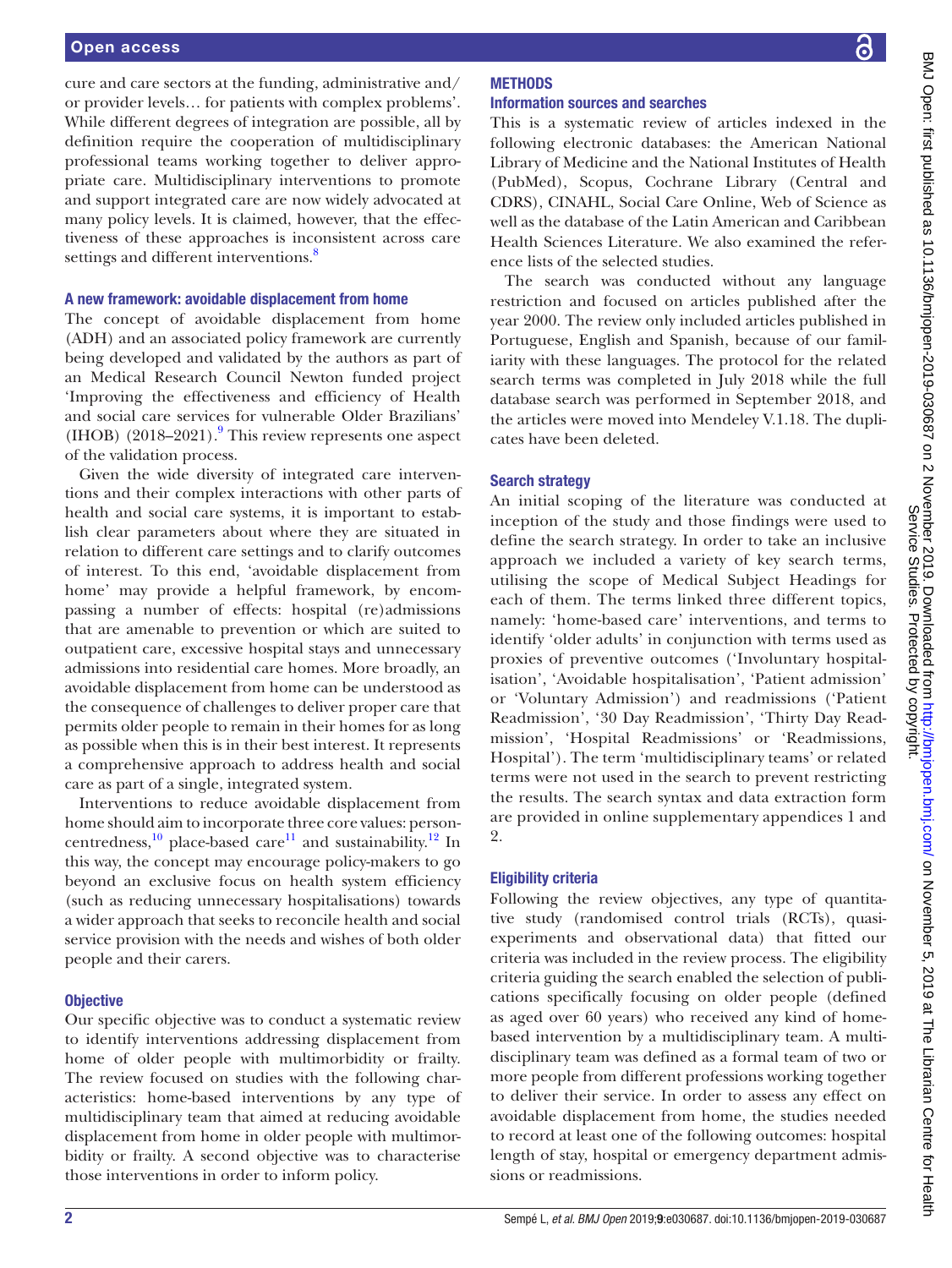

Figure 1 Preferred Reporting Items for Systematic Reviews and Meta-Analyses flow diagram of literature review.

#### Study selection and data extraction process

The data extraction process had two stages. Two authors (LS, JB) independently screened all titles and abstracts identified from searches to determine which met the inclusion criteria. They also independently screened fulltext articles for inclusion or exclusion, with discrepancies resolved by discussion and by consulting a third author (PLS). All potentially relevant papers excluded from the review at this stage were listed as excluded studies with reasons. A data extraction form was developed to extract and appraise each study according to the aims of the study.

#### Assessment of risk of bias of individual studies

Risk of bias was assessed using the Cochrane Collaboration tool $^{13}$  and was rated as low, unclear or high. Ratings of low risk of bias indicate high confidence in study findings. Ratings of unclear risk of bias indicate the presence of probable bias or flaws that raise reservations about study findings. High risk of bias are indicators of poor study quality, and results are considered with caution. One author (LS) assessed the risk of bias of the included studies which was reviewed by both additional authors (JB, PLS). Any disagreements were resolved by discussion to reach consensus.

#### Synthesis of results

Thematic analysis was conducted within and across categories to identify key themes. All authors deliberated and agreed on these themes, as well as their validity and implications. Since one objective of this review is to inform policy, descriptive information about all interventions is presented and discussed in the results section. However, only those presenting low or unclear risk of bias are summarised and discussed in terms of their effectiveness.

Due to the heterogeneity of reported outcomes and risk of bias assessed in individual studies, a meta-analysis was not feasible.

Four themes were identified: (1) types of interventions, (2) composition of teams, (3) intervention effectiveness and (4) types of outcomes. Within intervention types, three categories of care types were identified: transitional care, case-management services and hospital at home. It is important to notice that these categories were not mutually exclusive and that some degree of overlap of the interventions' characteristics existed among the categories. These connections are highlighted in the results section.

#### Patient and public involvement

Patients and the public were not involved in the design or analysis of this review.

#### Systematic review reporting items

This systematic review follows Preferred Reporting Items for Systematic Reviews and Meta-Analyses's checklist, detailed in [online supplementary appendix 3](https://dx.doi.org/10.1136/bmjopen-2019-030687).

#### **RESULTS**

#### Study selection

A total of 3927 articles were identified. After screening titles and abstracts, 364 full-texts were reviewed, of which 15 articles met the inclusion criteria (figure 1).

#### Study characteristics

Regarding types of interventions, the systematic review identified 15 interventions which were catalogued into three different care types: transitional care (n=8), casemanagement services (n=4) and interventions focusing on hospital-at-home (n=3).

Five studies were RCTs, eight were quasi-experiments (four prospective controlled pre–post design and one retrospective controlled pre–post design) and three were retrospective non-controlled observational studies. Four interventions took place in the USA, $14-17$  while two interventions were set in the UK,<sup>18 19</sup> New Zealand<sup>20 21</sup> and Singapore.<sup>22 23</sup> Additionally, there was one intervention each in France,<sup>24</sup> Australia,<sup>25</sup> Denmark,<sup>26</sup> Mexico<sup>27</sup> and Hong Kong. $^{28}$  See table 1 for a summary of study characteristics.

#### Risk of bias

Two RCT studies were considered as presenting low risk of bias, $20^{20}$  while the others presented an unclear risk of bias due selective reporting that was discordant with the protocol, $25$  due to implementation problems and power analysis<sup>18</sup> and due to the randomisation process.<sup>15</sup> Two quasi-experimental studies presented low risk of bias, $\frac{1721}{21}$  while the others were assessed as showing unclear risks due to a lack of randomisation<sup>15 24 27</sup> and programme implementation issues. $^{21}$  The remaining studies presented a high risk of bias due to elements of the methodological design or analysis<sup>16 19 22 23 28</sup> and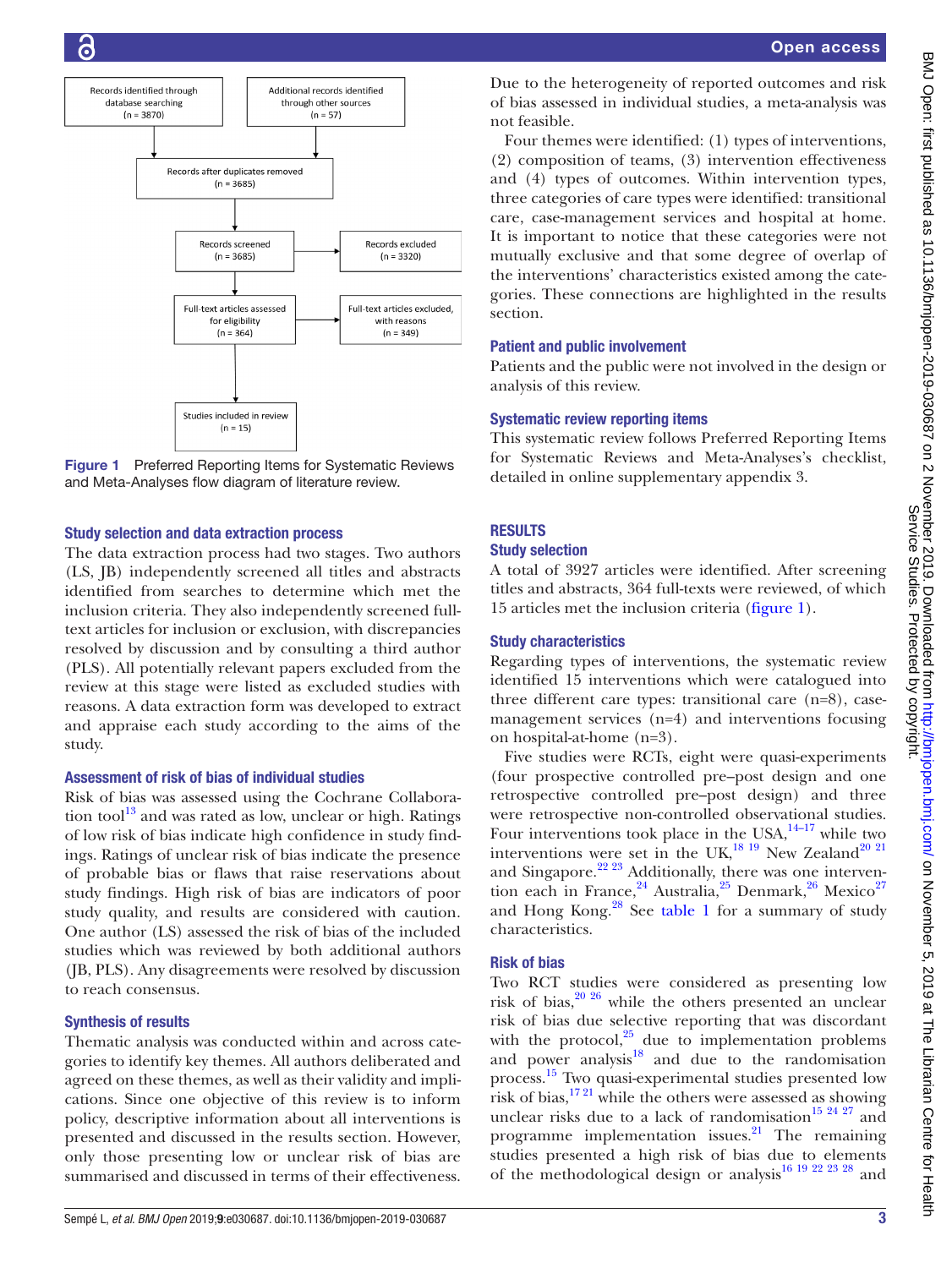| Quality and bias<br>Hospital readmissions over 1 year High risk of bias<br>Low risk of bias<br>and risk of bias<br>Unclear quality<br>Unclear risk of<br>Unclear risk of<br>assessment<br>bias<br>bias<br>Unplanned hospitalisation (via ED)<br>Activity of daily living Hierarchical<br>Instrumental activity of daily living<br>All hospital admissions within 30<br>emergency General Practicioner<br>Physical function (Barthel Index)<br>readmission in days 1-10,11-30<br>(type, number of times, days to<br>readmission and length of stay)<br>Quality of life (sickness impact<br>Readmissions to hospital (first<br>Instrumental activities of daily<br>Instrumental activities of daily<br>Satisfaction with intervention<br>Physical and mental function<br>Hospital readmissions and<br>Nursing home admissions<br>(functional independence)<br>admissions (days to first<br>Elective and emergency<br>cognitive performance<br>emergency admission)<br>Self-reported recovery<br>Aggressive behaviour<br>Health status (SF-36)<br>Any hospitalisation<br>Cognitive function<br>Depression rating<br><b>Mental status</b><br><b>Outcomes</b><br>and $31 - 90$<br>Pain scale<br>Mortality<br>$(1$ year)<br>profile)<br>Costs<br>living<br>visits<br>living<br>Falls<br>days<br>nurse, psychologist and<br>occupational therapists.<br>Occupational therapist,<br>primary care physician<br>Two teams. The first is<br>physiotherapists and<br>based in the hospital<br>physiotherapist and<br>social workers.<br>a medical resident).<br>home visits (doctor,<br>and a psychologist.<br>and second makes<br>Meetings attended<br>(geriatric nurses),<br>registrar, nurses,<br>by a geriatrician<br>physiotherapist.<br>Case managers<br>or a geriatric<br>Nursing-led.<br>Nurse and<br>Team<br>and medication. Telephone line available<br>presents the patient's history at a weekly<br>Telephone follow-up commencing in the<br>programmes, evidence-based protocols<br>discharge handover to ongoing support<br>interdisciplinary team meeting at which<br>further interventions or referrals can be<br>chronically ill patients. Two educational<br>Seven days per week/10 hours per day<br>individual care plan, care management<br>Programme of domiciliary attention for<br>of individual care plan. Intensive home<br>urgent interventions and referrals, and<br>Rehabilitation in the patient's home. A<br>visits, provision of medical equipment<br>from a live-in home care professional.<br>nurse formulates a care plan, initiates<br>individualised programme of exercise<br>geriatrician. Patient-centred planning.<br>hospital and continuing for 24 weeks<br>and regular reassessments of patient<br>Comprehensive geriatric assessment<br>Coordination of Professional Carefor<br>support with up to 24 hours support<br>Daily nursing review and adjustment<br>the Elderly (COPA). Multidisciplinary<br>nursing availability. 24 hours on-call<br>sessions with patient carers. Home<br>the emergency department (ED). A<br>strategies. Home visit by a nurse.<br>and multidisciplinary intervention<br>on older patients sent home from<br>physiotherapy assessment and<br>comprehensive geriatric needs<br>Multidisciplinary team support.<br>assessment. This includes an<br>Comprehensive nursing and<br>after discharge.<br>Intervention<br>for careers.<br>services.<br>ordered.<br>needs.<br>Hospital at home<br>Classification of<br>Hospital at home<br>Transition care<br>management<br>management<br>intervention<br>Case-<br>Case- |
|------------------------------------------------------------------------------------------------------------------------------------------------------------------------------------------------------------------------------------------------------------------------------------------------------------------------------------------------------------------------------------------------------------------------------------------------------------------------------------------------------------------------------------------------------------------------------------------------------------------------------------------------------------------------------------------------------------------------------------------------------------------------------------------------------------------------------------------------------------------------------------------------------------------------------------------------------------------------------------------------------------------------------------------------------------------------------------------------------------------------------------------------------------------------------------------------------------------------------------------------------------------------------------------------------------------------------------------------------------------------------------------------------------------------------------------------------------------------------------------------------------------------------------------------------------------------------------------------------------------------------------------------------------------------------------------------------------------------------------------------------------------------------------------------------------------------------------------------------------------------------------------------------------------------------------------------------------------------------------------------------------------------------------------------------------------------------------------------------------------------------------------------------------------------------------------------------------------------------------------------------------------------------------------------------------------------------------------------------------------------------------------------------------------------------------------------------------------------------------------------------------------------------------------------------------------------------------------------------------------------------------------------------------------------------------------------------------------------------------------------------------------------------------------------------------------------------------------------------------------------------------------------------------------------------------------------------------------------------------------------------------------------------------------------------------------------------------------------------------------------------------------------------------------------------------------------------------------------------------------------------------------------------------------------------------------------------------------------------------------------------------------------------------------------------------------------------------------------------------------------------------------------------------------------------------------------------|
|                                                                                                                                                                                                                                                                                                                                                                                                                                                                                                                                                                                                                                                                                                                                                                                                                                                                                                                                                                                                                                                                                                                                                                                                                                                                                                                                                                                                                                                                                                                                                                                                                                                                                                                                                                                                                                                                                                                                                                                                                                                                                                                                                                                                                                                                                                                                                                                                                                                                                                                                                                                                                                                                                                                                                                                                                                                                                                                                                                                                                                                                                                                                                                                                                                                                                                                                                                                                                                                                                                                                                                              |
|                                                                                                                                                                                                                                                                                                                                                                                                                                                                                                                                                                                                                                                                                                                                                                                                                                                                                                                                                                                                                                                                                                                                                                                                                                                                                                                                                                                                                                                                                                                                                                                                                                                                                                                                                                                                                                                                                                                                                                                                                                                                                                                                                                                                                                                                                                                                                                                                                                                                                                                                                                                                                                                                                                                                                                                                                                                                                                                                                                                                                                                                                                                                                                                                                                                                                                                                                                                                                                                                                                                                                                              |
|                                                                                                                                                                                                                                                                                                                                                                                                                                                                                                                                                                                                                                                                                                                                                                                                                                                                                                                                                                                                                                                                                                                                                                                                                                                                                                                                                                                                                                                                                                                                                                                                                                                                                                                                                                                                                                                                                                                                                                                                                                                                                                                                                                                                                                                                                                                                                                                                                                                                                                                                                                                                                                                                                                                                                                                                                                                                                                                                                                                                                                                                                                                                                                                                                                                                                                                                                                                                                                                                                                                                                                              |
|                                                                                                                                                                                                                                                                                                                                                                                                                                                                                                                                                                                                                                                                                                                                                                                                                                                                                                                                                                                                                                                                                                                                                                                                                                                                                                                                                                                                                                                                                                                                                                                                                                                                                                                                                                                                                                                                                                                                                                                                                                                                                                                                                                                                                                                                                                                                                                                                                                                                                                                                                                                                                                                                                                                                                                                                                                                                                                                                                                                                                                                                                                                                                                                                                                                                                                                                                                                                                                                                                                                                                                              |
|                                                                                                                                                                                                                                                                                                                                                                                                                                                                                                                                                                                                                                                                                                                                                                                                                                                                                                                                                                                                                                                                                                                                                                                                                                                                                                                                                                                                                                                                                                                                                                                                                                                                                                                                                                                                                                                                                                                                                                                                                                                                                                                                                                                                                                                                                                                                                                                                                                                                                                                                                                                                                                                                                                                                                                                                                                                                                                                                                                                                                                                                                                                                                                                                                                                                                                                                                                                                                                                                                                                                                                              |
|                                                                                                                                                                                                                                                                                                                                                                                                                                                                                                                                                                                                                                                                                                                                                                                                                                                                                                                                                                                                                                                                                                                                                                                                                                                                                                                                                                                                                                                                                                                                                                                                                                                                                                                                                                                                                                                                                                                                                                                                                                                                                                                                                                                                                                                                                                                                                                                                                                                                                                                                                                                                                                                                                                                                                                                                                                                                                                                                                                                                                                                                                                                                                                                                                                                                                                                                                                                                                                                                                                                                                                              |

Service Studies. Protected by copyright. BMJ Open: first published as 10.1136/bmjopen-2019-030687 on 2 November 2019. Downloaded from <http://bmjopen.bmj.com/> BMJ Open.bmj.com/ BMJ Open: first published from the Librarian Centre for

BMJ Open: first published as 10.1136/bmjopen-2019-030687 on 2 November 2019. Downloaded from http://bmjopen.bmj.com/ on November 5, 2019 at The Librarian Centre for Health<br>Service Section Service States Studies. Protected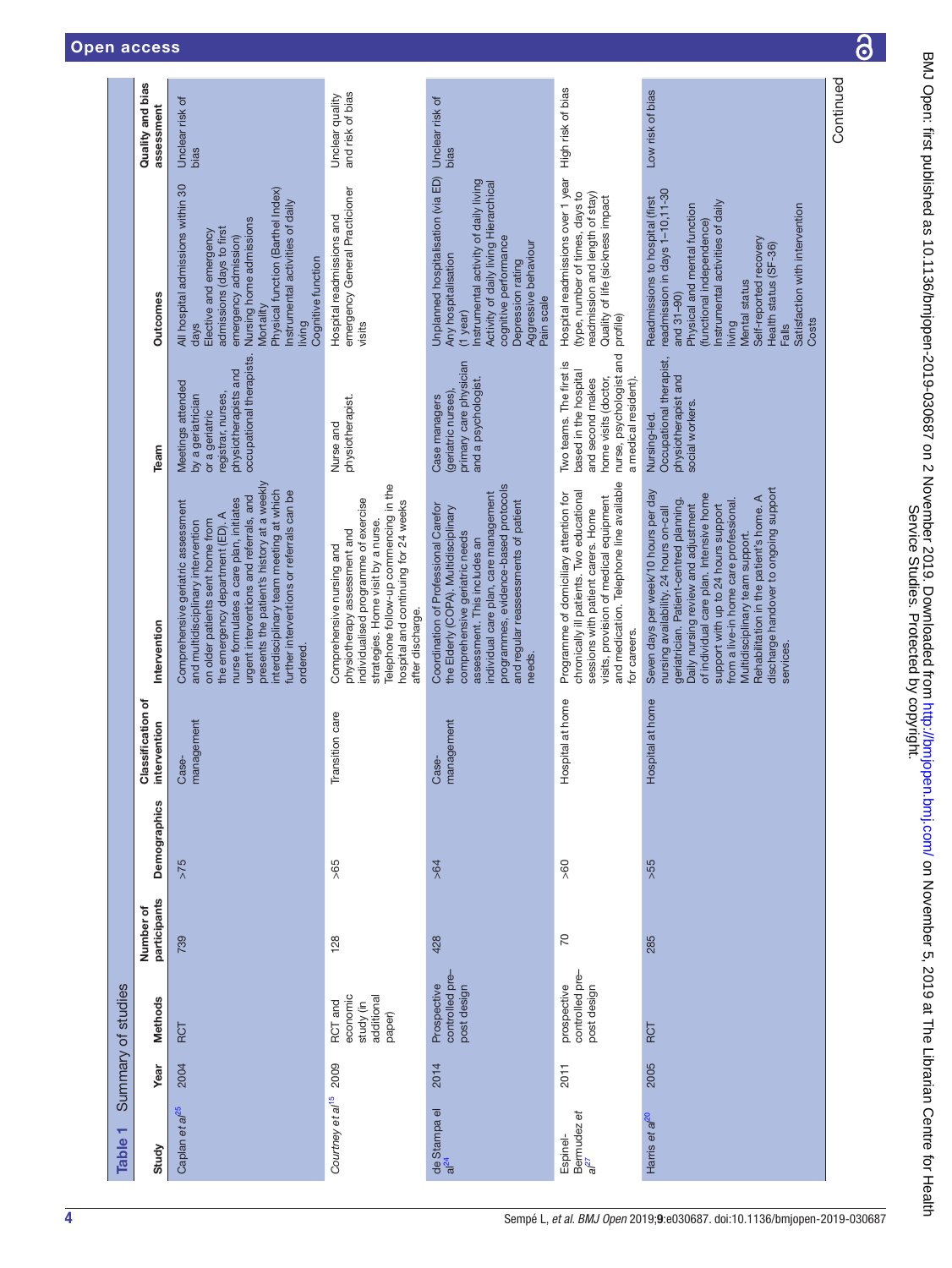| Ö         |                                          |                                                                                                                                                                                                                                                    |                                                                                                                                                                                                                                                                                                      |                                                                                                                                                                                                                                                                                                                                                                                                                                                                                   |                                                                                                                                                                                                                                                                                                                                                                                     |                                                           |                                                                                                                                                                                                                                                           | <b>Open access</b>                                                                                                                   |           |
|-----------|------------------------------------------|----------------------------------------------------------------------------------------------------------------------------------------------------------------------------------------------------------------------------------------------------|------------------------------------------------------------------------------------------------------------------------------------------------------------------------------------------------------------------------------------------------------------------------------------------------------|-----------------------------------------------------------------------------------------------------------------------------------------------------------------------------------------------------------------------------------------------------------------------------------------------------------------------------------------------------------------------------------------------------------------------------------------------------------------------------------|-------------------------------------------------------------------------------------------------------------------------------------------------------------------------------------------------------------------------------------------------------------------------------------------------------------------------------------------------------------------------------------|-----------------------------------------------------------|-----------------------------------------------------------------------------------------------------------------------------------------------------------------------------------------------------------------------------------------------------------|--------------------------------------------------------------------------------------------------------------------------------------|-----------|
|           | Quality and bias<br>assessment           | high risk of bias<br>Low quality and                                                                                                                                                                                                               | Low quality and<br>unclear risk of<br>bias                                                                                                                                                                                                                                                           | Low quality and<br>high risk of bias                                                                                                                                                                                                                                                                                                                                                                                                                                              | High risk of bias                                                                                                                                                                                                                                                                                                                                                                   | High risk of bias                                         | Low risk of bias                                                                                                                                                                                                                                          |                                                                                                                                      | Continued |
|           | <b>Outcomes</b>                          | at 30 and 60 days after hospital<br>ED visits and rehospitalisation<br>discharge                                                                                                                                                                   | Unplanned emergency hospital<br>readmissions, quality of life,<br>emergency attendances                                                                                                                                                                                                              | Admissions to all hospitals (after 3<br>Specialist outpatient clinic visits<br>ED attendances (after 3 and 6<br>Length of stay (after 3 and 6<br>(after 3 and 6 months)<br>and 6 months)<br>months)<br>month <sub>s</sub>                                                                                                                                                                                                                                                         | Hospital use (as average days per<br>month in hospital) (each 6 months<br>for up to 2 years)                                                                                                                                                                                                                                                                                        | Length of stay (days)<br>Hospital admissions<br>ED visits | 28-day readmission rates<br>ED visits                                                                                                                                                                                                                     | Readmission rate within 26 weeks Low risk of bias<br>Control of medication, evaluated<br>12 weeks after discharge<br>after discharge |           |
|           | Team                                     | occupational therapist.<br>Nurse practitioner,<br>social worker,                                                                                                                                                                                   | Nurses and physicians.                                                                                                                                                                                                                                                                               | a medical social worker.<br>a speech therapist and<br>occupational therapist,<br>a physiotherapist, an<br>nurse case manager,<br>a family physician, a<br>team comprising of<br>Nurses function as<br>Multidisciplinary<br>case managers.                                                                                                                                                                                                                                         | range of healthcare<br>Comprehensive<br>professionals.                                                                                                                                                                                                                                                                                                                              | Pharmacist and care<br>coordinator.                       | pharmacist and cultural<br>support workers.<br>A geriatrician, a                                                                                                                                                                                          | GP and nurse.                                                                                                                        |           |
|           | Intervention                             | the patient and begin planning for home<br>materials for caregivers and information<br>care. Home visits by team. Educational<br>discharge to initiate a relationship with<br>Hospital visit before the patient's<br>on community-based resources. | nurses planned the schedule of home<br>conduct a physician home visit within<br>visits which could range from daily to<br>assessment results, the virtual ward<br>the first week after the patient was<br>discharged. Based on the health<br>The virtual ward physician might<br>once every 2 weeks. | members of the multidisciplinary team is<br>and are accessible to patients by phone<br>members. Nurses make telephone call<br>reviews based on patients' care needs<br>identified during the initial assessment<br>An individualised patient-centred care<br>an initial home visit assessment. The<br>frequency and timing of future home<br>plan drawn up for each patient after<br>visits and the need to involve other<br>and communicated to all team<br>during office hours. | from rarely to 7 days a week, depending<br>Dentistry). Attendance to centres varies<br>Health Centre (ie, recreational therapy<br>Program of All-Inclusive Care for the<br>Elderly (PACE): case-management<br>services. Services provided in Day<br>caregiver training, support groups,<br>nursing; social services, including<br>respite care services and<br>on their care plans. | Home-based medication reviews                             | and ensure appropriate health and social<br>discharge, assist with self-management,<br>dentify problems not dealt with during<br>Transition intervention: postdischarge<br>component (telephone assessment,<br>education, support by team) to<br>support. | 1 week after discharge, followed by two<br>Home visit by a GP and a district nurse<br>contacts after three and 8 weeks.              |           |
|           | <b>Classification of</b><br>intervention | Transition care                                                                                                                                                                                                                                    | Hospital at home                                                                                                                                                                                                                                                                                     | Transition care                                                                                                                                                                                                                                                                                                                                                                                                                                                                   | management<br>Case-                                                                                                                                                                                                                                                                                                                                                                 | management<br>Case-                                       | Transition care                                                                                                                                                                                                                                           | Transition care                                                                                                                      |           |
|           | Demographics                             | 50 <sub>0</sub>                                                                                                                                                                                                                                    | Treatment arm:<br>Control arm:<br>$80.5 + 8.5$<br>$80.2 \pm 7.7$                                                                                                                                                                                                                                     | >65                                                                                                                                                                                                                                                                                                                                                                                                                                                                               | 59 <sup>6</sup>                                                                                                                                                                                                                                                                                                                                                                     | >51.9                                                     | >65                                                                                                                                                                                                                                                       | $>78$                                                                                                                                |           |
|           | participants<br>Number of                | 47                                                                                                                                                                                                                                                 | 78                                                                                                                                                                                                                                                                                                   | 259                                                                                                                                                                                                                                                                                                                                                                                                                                                                               | 6992                                                                                                                                                                                                                                                                                                                                                                                | 107                                                       | 5239                                                                                                                                                                                                                                                      | 331                                                                                                                                  |           |
|           | Methods                                  | controlled pre-<br>Prospective<br>post design                                                                                                                                                                                                      | control quasi-<br>experimental<br>Matched-<br>study                                                                                                                                                                                                                                                  | controlled pre-<br>Prospective<br>post design                                                                                                                                                                                                                                                                                                                                                                                                                                     | controlled pre-<br>Prospective<br>post design                                                                                                                                                                                                                                                                                                                                       | non-controlled<br>Retrospective<br>observational          | controlled pre-<br>Retrospective<br>post design                                                                                                                                                                                                           | RCT                                                                                                                                  |           |
| Continued | Year                                     | 2013                                                                                                                                                                                                                                               | 2015                                                                                                                                                                                                                                                                                                 | 2015                                                                                                                                                                                                                                                                                                                                                                                                                                                                              | 2011                                                                                                                                                                                                                                                                                                                                                                                | 2017                                                      | 2015                                                                                                                                                                                                                                                      | 2010                                                                                                                                 |           |
| Table 1   | Study                                    | Hendrix et al <sup>16</sup>                                                                                                                                                                                                                        | Leung et al <sup>28</sup>                                                                                                                                                                                                                                                                            | Low et $a^{23}$                                                                                                                                                                                                                                                                                                                                                                                                                                                                   | Meret-Hanke <sup>14</sup>                                                                                                                                                                                                                                                                                                                                                           | Ong et al <sup>22</sup>                                   | Robinson et al <sup>21</sup>                                                                                                                                                                                                                              | Rytter el al <sup>26</sup>                                                                                                           |           |

 $\Omega$ 

5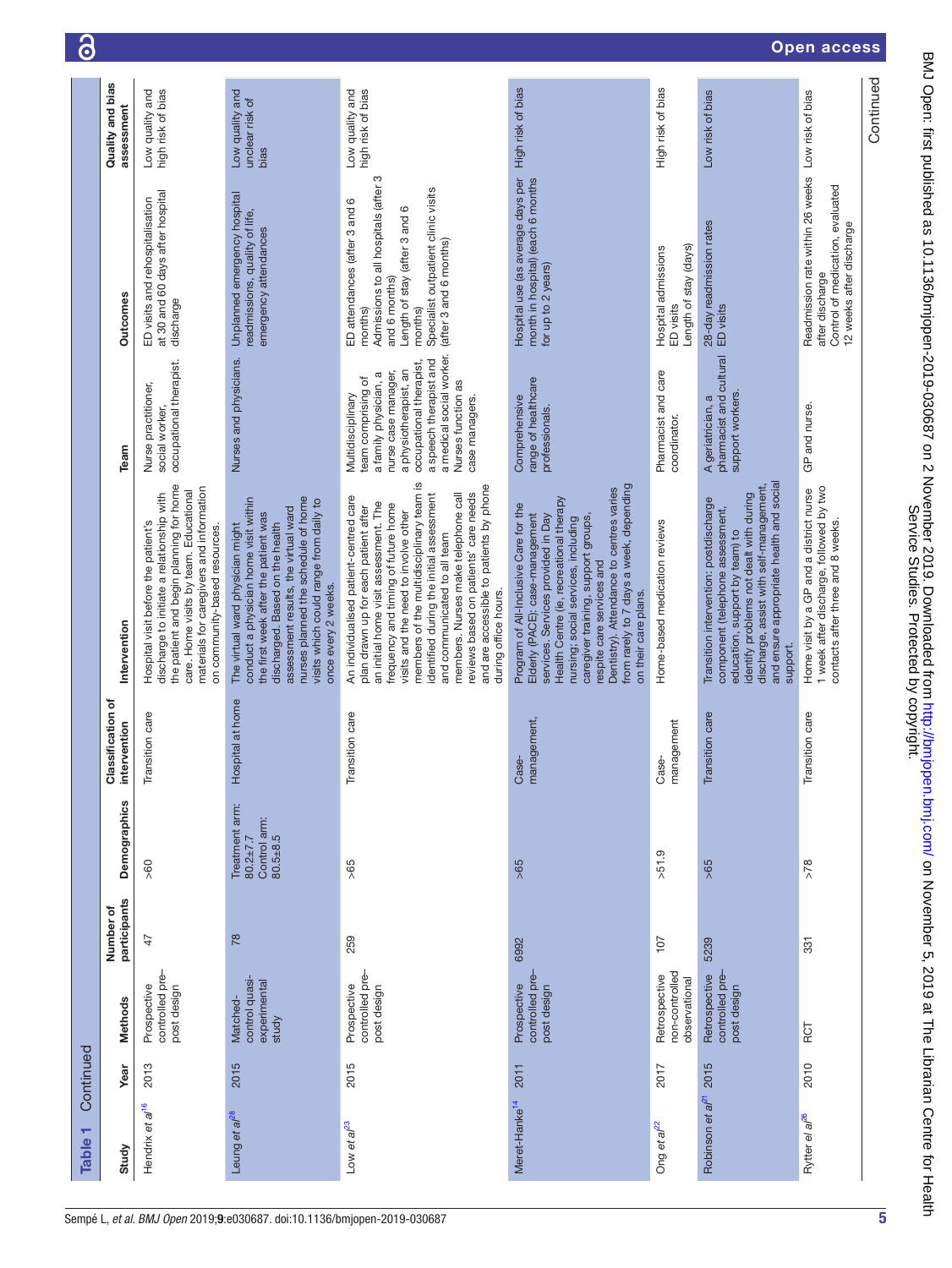| $\sum_{i=1}^{n}$<br><b>しょこごう コーン・ソフトウン アニー・コンフェミー</b><br>1<br>$\frac{1}{2}$ | בוואס העליוני הויטר המספרות המונח המונח המספר המספר במונח המספר בית המספר המספר המספר המספר המספר המספר המספר ה<br>November 2021 D<br>, , , , , , , , ,<br>ı<br>: |
|-----------------------------------------------------------------------------|-------------------------------------------------------------------------------------------------------------------------------------------------------------------|
|                                                                             |                                                                                                                                                                   |

| Low risk of bias<br>Unclear risk of<br>Nottingham Extended Activities of Unclear risk of<br>assessment<br>bias<br>bias<br>New institutional care placements<br>Readmission to hospital (3, 6 and<br>Hospital Anxiety and Depression<br>Readmission to hospital number<br>Comorbidity and health-related<br>Mortality (3, 6 and 12 months)<br>Readmission (28 and 91 days<br>of days (3, 6 and 12 months)<br>30-day readmission rates<br>Hospital length of stay<br>Total time in bed days<br>$(3, 6$ and 12 months)<br>Daily Living score<br>Functional ability<br>postdischarge)<br>Barthel Index<br>quality of life<br>12 months)<br><b>Outcomes</b><br>score<br>Costs<br>occupational therapists<br>with patients and their<br>A senior occupational<br>services practitioner,<br>Geriatric physicians,<br>multiple boundaries<br>clinical pharmacists<br>15), a dietitian (half<br>time) and access to<br>nurse practitioners,<br>and social workers<br>therapist (transition<br>(2), care assistants<br>osychiatric nurses.<br>practitioner, linked<br>directly to a social<br>and an assistant<br>coach), a senior<br>working across<br>physiotherapist<br>Nurses (5),<br>carers.<br>Team<br>Patients receive input for up to 6 weeks,<br>1 week of discharge, by a social worker<br>The patient seen in clinic, ideally within<br>care trust. Patients accepted for IC are<br>individuals delivered through a primary<br>Phone call 2 to 4 days after discharge.<br>perform different tasks and creation of<br>and Care Transition. A comprehensive<br>the team and a care plan is developed<br>to be delivered by the care assistants.<br>by health professional, who conducts<br>ehabilitation required. Further follow-<br>and a health professional. Home visit<br>discharge. Following discharge, team<br>assessment of the patient's ability to<br>a modified geriatric assessment with<br>a rehabilitation plan. Form links with<br>Joint care management team (multi-<br>the appropriate community services<br>disciplinary, multi-agency) assesses<br>then assessed by each discipline in<br>up visits as deemed necessary and<br>Community In-Reach rehabilitation<br>home visits to assess the level of<br>to ensure a smooth and effective<br>a focus on the reason for hospital<br>An intermediate care (IC) service.<br>need and purchases services for<br>appropriate referral to additional<br>community services.<br>according to need.<br>Intervention<br>admission.<br>Classification of<br>Transition care<br>Transition care<br>Transition care<br>intervention<br>Demographics<br>$\frac{8}{2}$<br>02<<br>>63<br>participants<br>Number of<br>250<br>1144<br>1648<br>Retrospective<br>controlled pre-<br>cohort study<br>Prospective<br>post design<br>economic<br>Methods<br>RCT and<br>study<br>2015<br>2017<br>2005<br>Year<br>Stranges et al <sup>17</sup><br>Sahota et al <sup>18</sup><br>Young et al <sup>19</sup><br>Study | Table <sub>1</sub> | Continued |  |  |  |                  |
|-----------------------------------------------------------------------------------------------------------------------------------------------------------------------------------------------------------------------------------------------------------------------------------------------------------------------------------------------------------------------------------------------------------------------------------------------------------------------------------------------------------------------------------------------------------------------------------------------------------------------------------------------------------------------------------------------------------------------------------------------------------------------------------------------------------------------------------------------------------------------------------------------------------------------------------------------------------------------------------------------------------------------------------------------------------------------------------------------------------------------------------------------------------------------------------------------------------------------------------------------------------------------------------------------------------------------------------------------------------------------------------------------------------------------------------------------------------------------------------------------------------------------------------------------------------------------------------------------------------------------------------------------------------------------------------------------------------------------------------------------------------------------------------------------------------------------------------------------------------------------------------------------------------------------------------------------------------------------------------------------------------------------------------------------------------------------------------------------------------------------------------------------------------------------------------------------------------------------------------------------------------------------------------------------------------------------------------------------------------------------------------------------------------------------------------------------------------------------------------------------------------------------------------------------------------------------------------------------------------------------------------------------------------------------------------------------------------------------------------------------------------------------------------------------------------------------------------------------------------------------------------------------------------------------------------------------------------------|--------------------|-----------|--|--|--|------------------|
|                                                                                                                                                                                                                                                                                                                                                                                                                                                                                                                                                                                                                                                                                                                                                                                                                                                                                                                                                                                                                                                                                                                                                                                                                                                                                                                                                                                                                                                                                                                                                                                                                                                                                                                                                                                                                                                                                                                                                                                                                                                                                                                                                                                                                                                                                                                                                                                                                                                                                                                                                                                                                                                                                                                                                                                                                                                                                                                                                                 |                    |           |  |  |  | Quality and bias |
|                                                                                                                                                                                                                                                                                                                                                                                                                                                                                                                                                                                                                                                                                                                                                                                                                                                                                                                                                                                                                                                                                                                                                                                                                                                                                                                                                                                                                                                                                                                                                                                                                                                                                                                                                                                                                                                                                                                                                                                                                                                                                                                                                                                                                                                                                                                                                                                                                                                                                                                                                                                                                                                                                                                                                                                                                                                                                                                                                                 |                    |           |  |  |  |                  |
|                                                                                                                                                                                                                                                                                                                                                                                                                                                                                                                                                                                                                                                                                                                                                                                                                                                                                                                                                                                                                                                                                                                                                                                                                                                                                                                                                                                                                                                                                                                                                                                                                                                                                                                                                                                                                                                                                                                                                                                                                                                                                                                                                                                                                                                                                                                                                                                                                                                                                                                                                                                                                                                                                                                                                                                                                                                                                                                                                                 |                    |           |  |  |  |                  |
|                                                                                                                                                                                                                                                                                                                                                                                                                                                                                                                                                                                                                                                                                                                                                                                                                                                                                                                                                                                                                                                                                                                                                                                                                                                                                                                                                                                                                                                                                                                                                                                                                                                                                                                                                                                                                                                                                                                                                                                                                                                                                                                                                                                                                                                                                                                                                                                                                                                                                                                                                                                                                                                                                                                                                                                                                                                                                                                                                                 |                    |           |  |  |  |                  |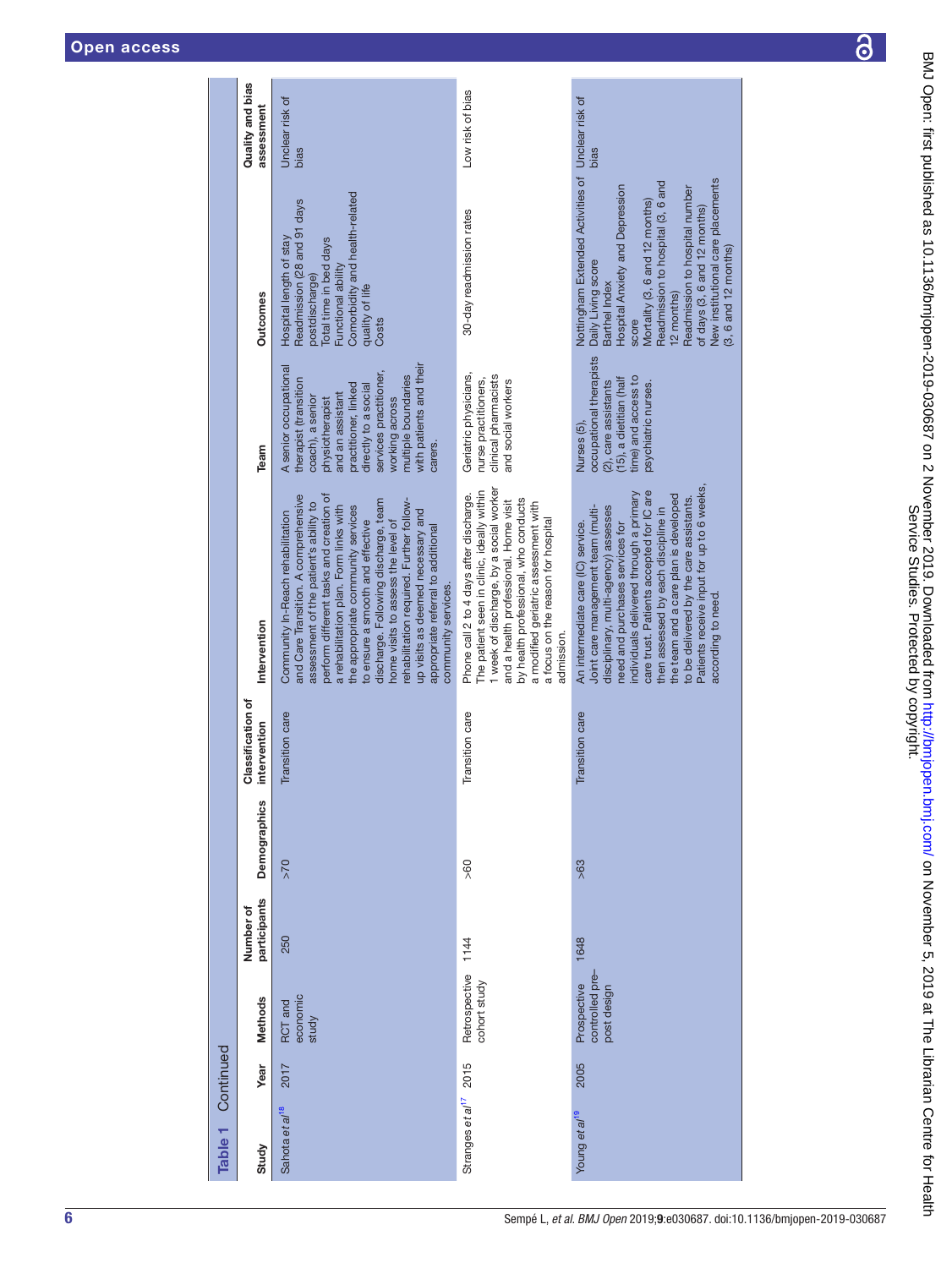baseline differences.<sup>14 27</sup> The assessment of risk of bias of individual studies is detailed in [online supplementary](https://dx.doi.org/10.1136/bmjopen-2019-030687) [appendix 4](https://dx.doi.org/10.1136/bmjopen-2019-030687).

#### Types of interventions

#### *Transitional care*

Transitional care is defined as a set of actions to ensure the coordination and continuity of healthcare as patients transfer between different locations; from hospital to nursing homes or between different levels of care within the same location.<sup>29</sup> Eight studies looked at transitional care interventions as a primary focus. Low *et*  $a^2$  present a hospital-based intervention where patients received a comprehensive needs assessment in the home, followed by an individualised care plan that included medical and nursing care, patient education and coordination of care with other clinical specialists and community services. Nursing care included visits and follow-up phone calls. Robinson *et al*<sup>21</sup> describe an intervention that included an improved discharge process with two components: the identification of high risk patients and a postdischarge component that consisted of a nurse telephone assessment, along with education, and support by community nurses on the first and third days postdischarge. Sahota *et*   $a^{18}$  present a programme with a predischarge functionality assessment tool and a prospective rehabilitation plan. After discharge, the service team performed home visits to assess progress and to provide appropriate referral to additional community services. Young *et al*<sup>19</sup> report on a city-wide intermediate care service where a joint care management team assessed patient needs and purchased support and rehabilitation from specialised teams.

Courtney *et al*<sup>15</sup> present an intervention portraying a comprehensive patient assessment and individualised care plan developed in consultation with the patient, health professionals, family and caregivers. The intervention also had a weekly follow-up telephone call after discharge. Hendrix *et al*<sup>16</sup> present an intervention led by a nurse practitioner providing postdischarge medical care to patients for a time-limited period, with the addition of an occupational therapist and a social worker, who conducted separate home visits. Rytter *et al*<sup>26</sup> describe a joint home visit involving a GP and district nurse conducted 1 week after discharge and two contacts with the GP in the third and eighth weeks after discharge. Finally, Stranges *et al*<sup>17</sup> describe a multidisciplinary team of geriatric physicians, nurse practitioners, clinical pharmacists and a social worker who assisted patients transitioning to the community. The intervention began with a pharmacist's phone call 2 to 4 days after discharge, followed by a clinic appointment with a social worker and geriatrician or nurse within a week of discharge.

In summary, transitional care focused on the postdischarge component and covered a range of different actions such as the elaboration of individualised patient-centred care plans, $15^{15\,23}$  telephone assessment and education<sup>21</sup> and home visits for short periods of time.<sup>17-19 23</sup> These could lead to referrals to other services such as rehabilitation

or additional community services.18 19 Elements of transitional care are also apparent in some of the following intervention types.

#### *Case-management services*

Case management is a targeted, community-based, proactive approach to care that involves case-finding, assessment, care planning and care co-ordination.<sup>30</sup> Three studies had case-management services as their focus. Caplan *et*  $a^{25}$  provide information on a comprehensive geriatric assessment performed in an emergency department, in addition to follow-up visits by a hospital-based multidisciplinary outreach team over 4 weeks. Meret-Hanke<sup>14</sup> describes comprehensive medical and social services to targeted community-dwelling older individuals. The programme organised their services in a Day Health Centre which members attended with varying frequency (from occasionally to daily), depending on their care plans. De Stampa *et al*<sup>24</sup> examine a programme consisting of a physician and a case manager who conducted a homebased comprehensive geriatric assessment and produced individualised care plans using evidence-based interdisciplinary protocols. Finally, Ong *et al* present a homebased medication review programme led by a pharmacist, accompanied by a care coordinator, in liaison with other medical specialists. The programme provided pharmacological counselling, and the identification of drug-related problems.22

All case-management interventions shared some characteristics: they included geriatric assessments, the elaboration of individualised care plans and coordination between care managers and/or multidisciplinary meetings where further interventions or referrals could be made. $^{24}$  <sup>25</sup> While transitional care was not a focal point of this intervention type, the function of case management (as defined) was clearly concerned with ensuring a smooth transition between different services using various tools.

#### *Hospital at home interventions*

Hospital at home encompasses the active treatment at home by care professionals of people who would otherwise be admitted to hospital, and early supported discharge from hospital.<sup>24</sup> Three studies present information regarding hospital at home interventions. Espinel-Bermúdez *et al*<sup>27</sup> describe a programme with visits by a multidisciplinary team, the provision of educational sessions and a telephone line available to carers, in addition to the provision of medical equipment and medication to the patients. Harris *et al*<sup>20</sup> describe an intervention that supported 10 hours per day of nursing, 24 hours on-call geriatricians, daily patient-centred planning by nurses and, if needed, the upgrading of individual care plans to offer intensive home support with up to 24 hours of a live-in home care professional. Finally, Leung *et al*<sup>28</sup> present a virtual ward service, whereby a nurse and a GP separately visit the home in the first week after discharge. The nurse visited the home every 2 weeks, providing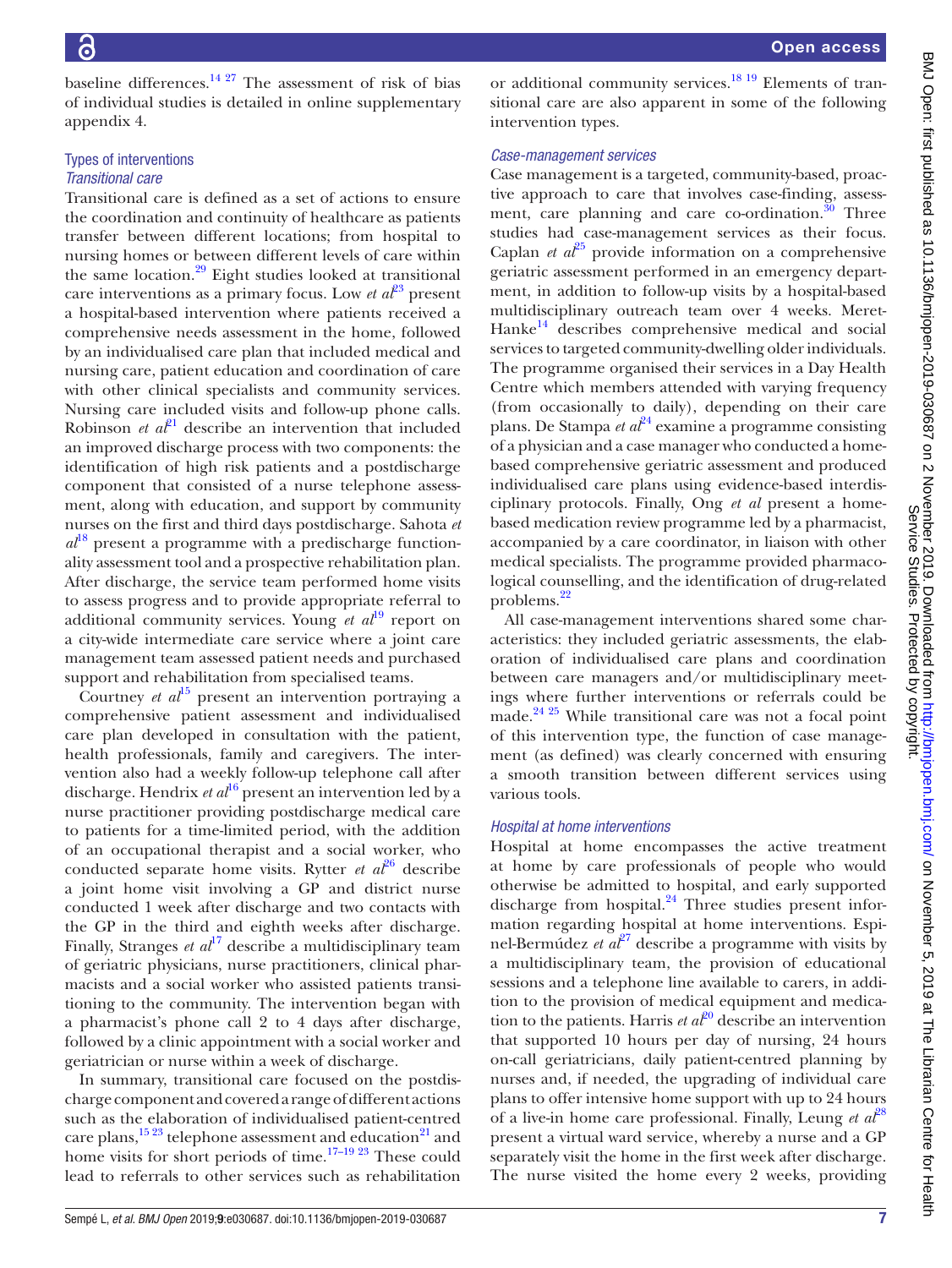psychosocial support to both patients and their carers. Additionally, a hotline consultation service was put in place. There are clear links to transitional care within this category.

#### Composition of teams

A wide variety of multidisciplinary teams, in terms of composition and size, was observed across the studies. Two interventions were pharmacist-led, accompanied by other staff such as care coordinators $^{22}$  or cultural workers in a context of diversity.21 All other studies described nurses playing leading roles, such as case managers.20 23 24 Geriatricians were present in only one study<sup>25</sup> while family or primary care doctors were part of the intervention in three studies.<sup>23 24 27</sup> Other health workers such as physiotherapists, occupational therapists, psychologists, speech therapists and dietitians were found in all studies.14 18 19 23–25 27 Only three interventions included social workers.<sup>1418 20</sup>

#### Intervention effectiveness

#### *Effects on hospital admissions and readmissions*

Only the results of three studies assessed as presenting low risk of bias are presented. Only one intervention categorised as transitional care<sup>17</sup> found a significant reduction in 30-day readmission rates among matched compliers (n=217, 11.7% vs 17.3%, treatment and control respectively;  $p<0.001$ ) and also a positive delay in terms of time to readmission, which was significantly longer among those receiving the intervention (18±9 days compared with  $12\pm9$  days with usual care; p=0.015). Contrarily, neither Harris *et al*<sup>20</sup> (n=208, 76.8% vs 69.2%, treatment and control respectively; p>0.05) nor Robinson *et al*<sup>21</sup> (n=2486, regression discontinuity parameter estimation=−1.60 (SD 3.10); p>0.05) found statistically significant differences in terms of readmissions.

#### *Healthcare expenditure*

Harris *et al* report the costs of the hospital at home (NZ\$6524) intervention were almost double standard hospital care (NZ\$3525),<sup>20</sup> while Sahota *et al* found a net monetary benefit of £1932 (95% CI £2134 to £5863), although this has to be interpreted with caution given the wide confidence intervals.18 Additionally, Courtey *et al*'s intervention estimated an average cost saving of \$333 for 24 weeks' period per patient, and a net-monetary-benefit per individual of \$7907.<sup>31</sup>

#### Type of outcomes

Ten studies reported on different lengths of time of hospital readmissions, $\frac{16-21}{26-28}$  while six reported hospital admissions.<sup>14 18 22–25</sup> Only one study presented both outcomes.<sup>18</sup> Six studies reported emergency department admissions<sup>15 21–25</sup> and five measured different lengths of hospital stay.<sup>14 18 22 23 27</sup> Additionally, three studies measured emergency GP visits<sup>15 16 28</sup> and one also measured control of medication.<sup>26</sup>

Other outcomes, such as functional status and quality of life or depression, were measured in several prospective studies.<sup>18–20 24 27 28</sup> Mortality was assessed in two studies,<sup>19 25</sup>

and there was a costs analysis in three studies<sup>15 18 20</sup>; one of them in a separate study.<sup>31</sup> Finally, patient satisfaction was assessed in one study. $20$ 

Results were assessed over a wide range of time periods. One study started measuring results 10 days after the intervention started, $20$  while the most common follow-up period ranged from 1 to 6 months.<sup>14–21</sup> <sup>23</sup> <sup>25</sup> <sup>26</sup> <sup>28</sup> Two studies extended the follow-up period to 1 year<sup>19 27</sup> and one measured the effects after 2 years.<sup>14</sup>

#### **DISCUSSION**

#### Hypothesis traps limit relevant results

Different concurrent explanations may explain the limited number of studies that produce significant statistical differences. One plausible explanation, known as the 'omitted variable bias', notes that outcome measures such as hospital readmissions and length of stay are moderated by other confounding variables that are usually not captured in large-sample studies. Conversely, the same outcomes cannot be easily observed in smallersample in-depth studies, due to the impact of sample size in hypothesis testing.

Another explanation is the 'outcome selection trap', which refers to the practice of identifying relevant and easy-to-collect outcomes (therefore generating less measurement error) in intervention studies. However, those outcomes could be considered excessively distant from the nature of the interventions. For instance, valuable low-impact interventions such as follow-up phone calls should not be assessed in terms of reduction of hospitalisation, but in terms of other subjective measures such as quality of life or process-related outputs such as correct use of medication.

A third explanation is the 'causality gap', which refers to the inability of many of those interventions to establish a clear theoretical causal connection between, on one hand, activities and resources and, on the other, outputs and outcomes. This includes an inability to estimate the proportion of resources, time and activities needed to achieve specific measurable changes, such improvements in health status.

A fourth explanation is the 'timeframe gap', whereby studies do not analyse effects over a sufficiently long period to observe changes that accrue over lengthier time frames.

A fifth explanation is the 'instrument gap' which refers to the limitations of chiefly using outcomes such as hospital admissions, readmissions or length of stay to measure interventions and not developing adequate tools to identify and measure frailty or including the older person's perspective.

#### The diversity and limitations of interventions

The review included different interventions focusing on reducing the avoidable displacement from home of older people, varying from a range of complex designs such as hospital at home programmes to simpler ones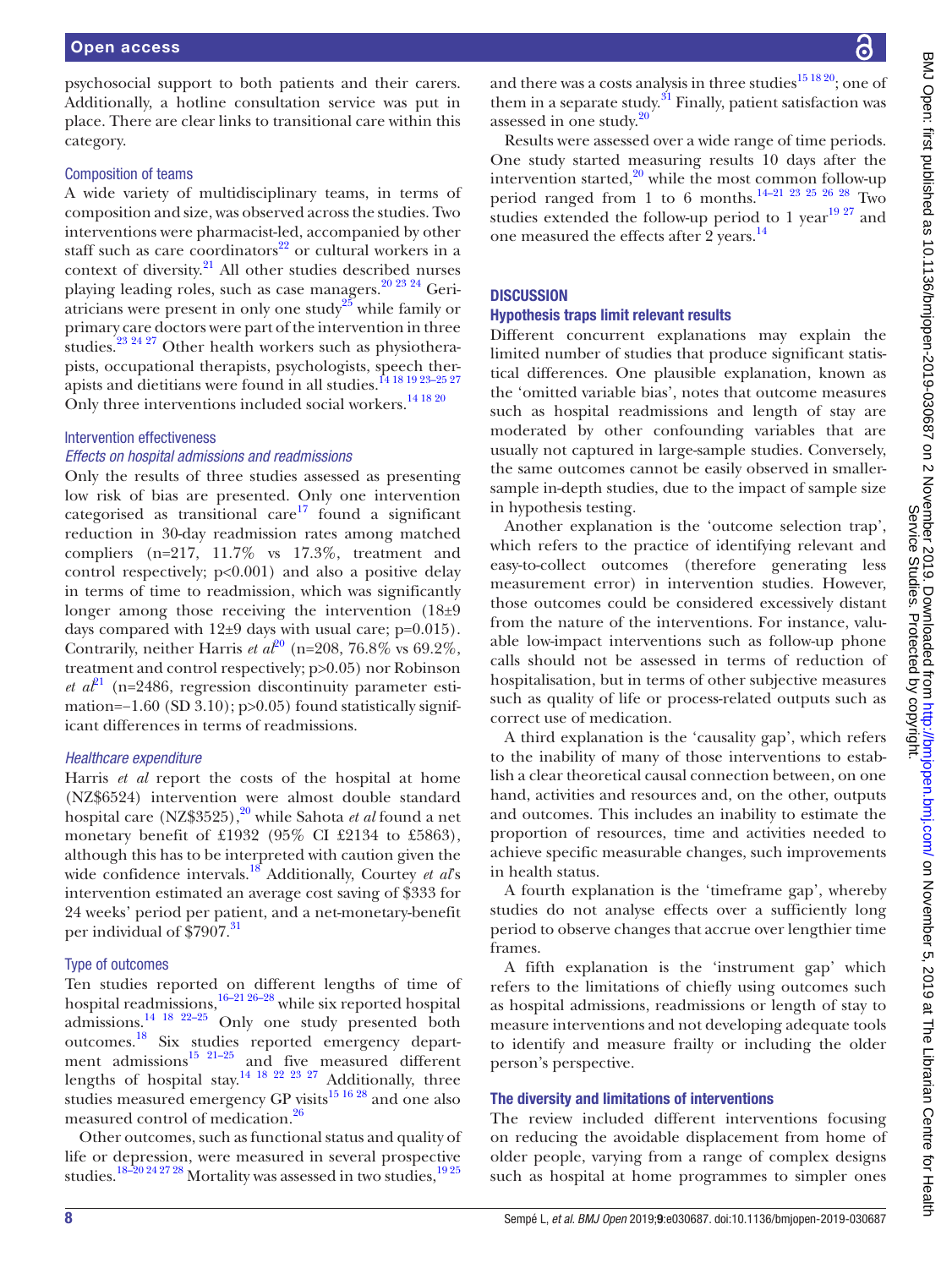All 15 studied interventions were based almost entirely within the health system and were provided by a wide range of health specialists. With the exception of three studies,<sup>16–18</sup> there was no integration between mainstream health services and other agencies, such as housing services or social care.

At the same time, there was an absence of preventive interventions. All the quasi-experiments and RCT review interventions viewed the hospital setting as the 'initial status' of the intervention. Only one study emphasised preventive care through regular clinical monitoring.<sup>25</sup> This is especially relevant for interventions that focus on a wide range of older people with different health statuses and different degrees of functional dependency.

With respect to the intervention types (transitional care, case management and hospital at home), the overlaps were unsurprising, given their definitions and the complex arrangement of services and actions needed to care for frail older people within an integrated care context. Some parallels with other broad-based initiatives such as intermediate care can be seen. In the UK where intermediate care concepts have been operationalised, they include four types of intervention: crisis response, home-based care, bed-based care and reablement.<sup>32</sup> The category of home-based care in this review corresponds with the hospital at home category.

#### Assessing interventions with the 'avoidable displacement from home' framework

The avoidable displacement from home framework appears to be a useful lens through which to assess integrated care interventions. That said, the three key values of avoidable displacement from home (person-centredness, place-based care and sustainability) did not emerge prominently in this review. None of the interventions reviewed referred to all of these elements. Two management service interventions<sup>24 25</sup> might be characterised by a person-centred approach with a focus on individual rehabilitation and care plans. However, neither study specifically assessed these interventions from a person-centred perspective. This was an important omission which might have been averted through more robust application of the avoidable displacement from home framework. Likewise, including place-based care as an analytical theme would have revealed degrees of service integration and fragmentation, especially for interventions that seek to integrate external care with services at home.<sup>32</sup> It was not possible to determine the degree of service integration for most interventions, but the available evidence for the medication review intervention indicated that it did not fully satisfy Kodner and Kyriacou's definition of integrated

care. 7 In terms of intervention sustainability, many studies focused on short-term interventions and outcomes (1 to 6 months) which was not necessarily compatible with meeting the chronic, complex needs associated with older age. In terms of economic sustainability, only three studies provided any element of economic analysis,<sup>18 20 31</sup> reflecting the numerous challenges of quantifying cost benefits for integrated care interventions.<sup>3</sup>

#### Comparison with previous literature reviews

Four previous systematic reviews $34-37$  examined the effectiveness of different types of interventions to prevent hospitalisations based on home care and demonstrated the limitations of current impact evidence, in terms of consistent positive outcomes. Huntley *et al*<sup>38</sup> reviewed evidence about alternatives to acute care, such as paramedic/emergency department-based interventions and community hospitals. They reported that impact evidence was limited by a lack of systematic data on outcomes and costs for patients, health professionals or carers. In a review of integrated care interventions for older people, Baxter *et al* found inconsistent effects on admissions, length of stay and costs.<sup>39</sup>

#### Limitations of this review

This review looks at interventions to reduce avoidable displacement from home that are conducted in home settings. It does not consider other settings, including those that may be applied in hospitals and nursing homes, which should be the focus of future reviews.

All the articles but one in this review studied healthcare systems in high-income countries, even though low or middle-income countries contain a larger number of older people with health and care needs. This may reflect the limited number of languages included in the study, although that is unlikely to have excluded a large number of studies.

Empirical evidence in this area is predominately from quasi-experiments and observational studies, while studies assessed as having a low risk of bias were an exception.

Although the search strategy focused on hospital avoidance, all included interventions were related to admissions and readmissions. Other search strategies could inform on interventions promoting hospital admission avoidance.

This review is limited to quantitative findings due to the heterogeneity of the qualitative studies in terms of frame of reference and focus of enquiry. Future reviews should seek to address this challenge in order to maximise the available evidence.

#### Conclusions and implications

One purpose of this review was to establish the potential validity of the concept of avoidable displacement from home. The review was not able to identify robust impact evidence either in terms of quantity or quality from the studies presented. Therefore, the evidence cannot be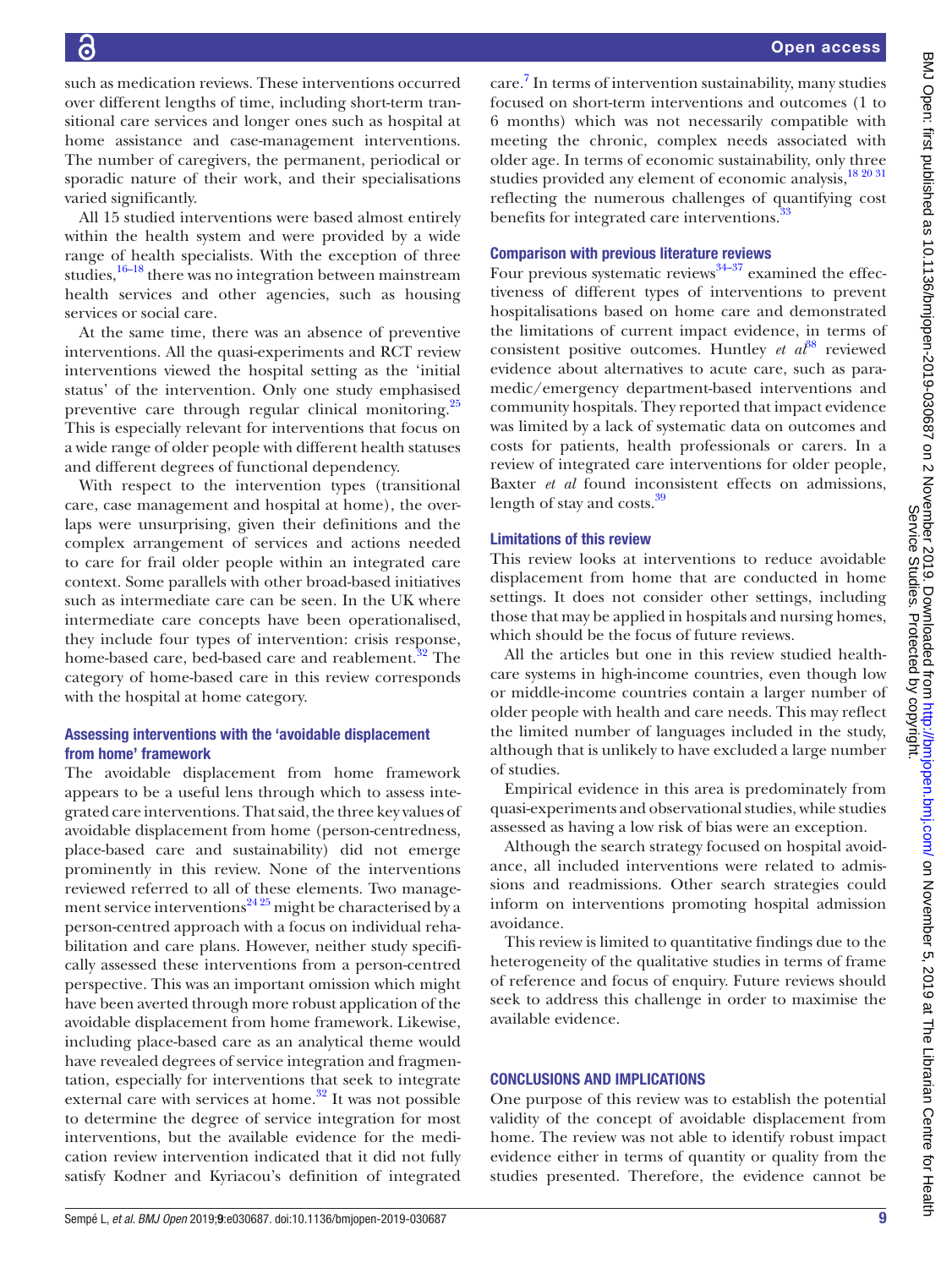#### Open access

considered sufficiently strong to inform policy or interventions seeking to reduce avoidable displacement from home. The paucity of evidence does not result from the limited number of potentially relevant interventions. Rather, it reflects the complexity of these interventions and a lack of systematic data collection. As such, this review identifies an urgent need for systematic monitoring and data management, as well as enhanced data collection. Data should be derived from a more careful selection of measurement instruments, implementation strategies and robust methods for evaluating multifaceted interventions in complex populations.

Acknowledgements The authors thank the invaluable contribution of the reviewers: Gemma Hughes, Asangaedem Akpan and Ken Hillman as well of BMJ Open editor.

Contributors All authors made a relevant contribution during the process.LS: lead systematic reviewer conducting all stages of the review and was responsible for the initial draft of protocol and draft of paper. JB: second reviewer; contributing to discussion as the review progressed; commenting and editing on the drafts of the paper. PLS: secured funding, idea of current work, third reviewer and contributing to discussion as the review progressed; commenting and editing on the drafts of the paper. All authors reviewed the submission to address editors and peer reviewers comments.

Funding This paper presents research funded by Eastern ARC Consortium and Medical Research Council (grant reference number MR/R024219/1).

Disclaimer The views expressed are those of the authors and not necessarily those of the Eastern ARC Consortium and Medical Research Council

Competing interests None declared.

Patient consent for publication Not required.

Provenance and peer review Not commissioned; externally peer reviewed.

Data availability statement All data relevant to the study are included in the article or uploaded as supplementary information.

Open access This is an open access article distributed in accordance with the Creative Commons Attribution 4.0 Unported (CC BY 4.0) license, which permits others to copy, redistribute, remix, transform and build upon this work for any purpose, provided the original work is properly cited, a link to the licence is given, and indication of whether changes were made. See: [https://creativecommons.org/](https://creativecommons.org/licenses/by/4.0/) [licenses/by/4.0/.](https://creativecommons.org/licenses/by/4.0/)

#### ORCID iD

Lucas Sempé<http://orcid.org/0000-0002-0978-6455>

#### **REFERENCES**

- 1 United Nations. *Department of economic and social Affairs population*, 2017.
- 2 Clegg A, Young J, Iliffe S, *et al*. Frailty in elderly people. *[The Lancet](http://dx.doi.org/10.1016/S0140-6736(12)62167-9)* 2013;381:752–62.
- 3 British Geriatric Society. *Fit for Frailty consensus best practice guidance for the care of older people living in community and outpatient settings*, 2014.
- 4 de SDK, Peixoto SV. Estudo descritivo dA evolução DOS gastos com internações hospitalares POR condições sensíveis atenção primária no Brasil, 2000-2013. *Epidemiol e Serviços Saúde* 2017;26:285–94.
- 5 Wright PN, Tan G, Iliffe S, *et al*. The impact of a new emergency admission avoidance system for older people on length of stay and same-day discharges. *[Age Ageing](http://dx.doi.org/10.1093/ageing/aft086)* 2014;43:116–21.
- 6 Charles A, Wenzel L, Kershaw M, *et al*. *A year of integrated care systems: reviewing the journey so far*, 2018.
- 7 Kodner DL, Kyriacou CK. Fully integrated care for frail elderly: two American models. *[Int J Integr Care](http://dx.doi.org/10.5334/ijic.11)* 2000;1:e08.
- 8 Briggs AM, Araujo de Carvalho I, Carvalho Ade I. Actions required to implement integrated care for older people in the community using the world Health organization's ICOPE approach: a global Delphi consensus study. *[PLoS One](http://dx.doi.org/10.1371/journal.pone.0205533)* 2018;13:e0205533–16.
- 9 Lloyd-Sherlock P, Billings J, Giacomin KC, *et al*. Meeting the complex challenge of health and social care provision for rapidly-ageing populations. Introducing the concept of "avoidable displacement from home". *Manuscr Submitt Publ* 2019.
- 10 McCormack B. Person-centredness in gerontological nursing: an overview of the literature. *[J Clin Nurs](http://dx.doi.org/10.1111/j.1365-2702.2004.00924.x)* 2004;13:31–8.
- CAH H. Place-based Health Systems King's Fund, 2015. Available: [http://www.kingsfund.org.uk/sites/files/kf/field/field\\_publication\\_file/](http://www.kingsfund.org.uk/sites/files/kf/field/field_publication_file/Place-based-systems-of-care-Kings-Fund-Nov-2015_0.pdf) [Place-based-systems-of-care-Kings-Fund-Nov-2015\\_0.pdf](http://www.kingsfund.org.uk/sites/files/kf/field/field_publication_file/Place-based-systems-of-care-Kings-Fund-Nov-2015_0.pdf)
- 12 de Bruin SR, Stoop A, Billings J, *et al*. The sustain project: a European study on improving integrated care for older people living at home. *[Int J Integr Care](http://dx.doi.org/10.5334/ijic.3090)* 2018;18:1–12.
- 13 Higgins JP, Green S. *Cochrane Handbook for systematic reviews of interventions*, 2011.
- 14 Meret-Hanke LA. Effects of the program of All-inclusive care for the elderly on hospital use. *[Gerontologist](http://dx.doi.org/10.1093/geront/gnr040)* 2011;51:774–85.
- 15 Courtney M, Edwards H, Chang A, *et al*. Fewer emergency readmissions and better quality of life for older adults at risk of hospital readmission: a randomized controlled trial to determine the effectiveness of a 24-week exercise and telephone follow-up program. *[J Am Geriatr Soc](http://dx.doi.org/10.1111/j.1532-5415.2009.02138.x)* 2009;57:395–402.
- 16 Hendrix C, Tepfer S, Forest S, *et al*. Transitional care partners: a hospital-to-home support for older adults and their caregivers. *[J Am](http://dx.doi.org/10.1111/j.1745-7599.2012.00803.x)  [Assoc Nurse Pract](http://dx.doi.org/10.1111/j.1745-7599.2012.00803.x)* 2013;25:407–14.
- 17 Stranges PM, Marshall VD, Walker PC, *et al*. A multidisciplinary intervention for reducing readmissions among older adults in a patient-centered medical home. *[Am J Manag Care](http://www.ncbi.nlm.nih.gov/pubmed/25880360)* 2015;21:106–13.
- 18 Sahota O, Pulikottil-Jacob R, Marshall F, *et al*. The community In-reach rehabilitation and care transition (CIRACT) clinical and cost-effectiveness randomisation controlled trial in older people admitted to hospital as an acute medical emergency. *[Age Ageing](http://dx.doi.org/10.1093/ageing/afw149)* 2017;46:26–32.
- 19 Young JB, Robinson M, Chell S, *et al*. A whole system study of intermediate care services for older people. *[Age Ageing](http://dx.doi.org/10.1093/ageing/afi179)* 2005;34:577–83.
- 20 Harris R, Ashton T, Broad J, *et al*. The effectiveness, acceptability and costs of a hospital-at-home service compared with acute hospital care: a randomized controlled trial. *[J Health Serv Res Policy](http://dx.doi.org/10.1258/1355819054338988)* 2005;10:158–66.
- 21 Robinson TE, Zhou L, Kerse N, *et al*. Evaluation of a new Zealand program to improve transition of care for older high risk adults. *[Australas J Ageing](http://dx.doi.org/10.1111/ajag.12232)* 2015;34:269–74.
- 22 Ong KY, Cheen MHH, Chng JSG, *et al*. Effectiveness of a multidisciplinary home-based medication review program in reducing healthcare utilization among older adult Singaporeans. *[Geriatr](http://dx.doi.org/10.1111/ggi.12706)  [Gerontol Int](http://dx.doi.org/10.1111/ggi.12706)* 2017;17:302–7.
- 23 Low LL, Vasanwala FF, Ng LB, *et al*. Effectiveness of a transitional home care program in reducing acute hospital utilization: a quasiexperimental study. *[BMC Health Serv Res](http://dx.doi.org/10.1186/s12913-015-0750-2)* 2015;15:1–8.
- 24 de Stampa M, Vedel I, Buyck J-F, *et al*. Impact on hospital admissions of an integrated primary care model for very frail elderly patients. *[Arch Gerontol Geriatr](http://dx.doi.org/10.1016/j.archger.2014.01.005)* 2014;58:350–5.
- 25 Caplan GA, Williams AJ, Daly B, *et al*. A randomized, controlled trial of comprehensive geriatric assessment and multidisciplinary intervention after discharge of elderly from the emergency department--the DEED II study. *[J Am Geriatr Soc](http://dx.doi.org/10.1111/j.1532-5415.2004.52401.x)* 2004;52:1417–23.
- 26 Rytter L, Jakobsen HN, Rønholt F, *et al*. Comprehensive discharge follow-up in patients' homes by GPs and district nurses of elderly patients. *[Scand J Prim Health Care](http://dx.doi.org/10.3109/02813431003764466)* 2010;28:146–53.
- 27 Espinel-Bermúdez MC, Sánchez-García S, Juárez-Cedillo T, *et al*. Impacto de un programa de atención domiciliaria al enfermo crónico en ancianos: calidad de vida Y reingresos hospitalarios. *[Salud](http://dx.doi.org/10.1590/S0036-36342011000100004)  [pública Méx](http://dx.doi.org/10.1590/S0036-36342011000100004)* 2011;53:17–25.
- 28 Leung DYP, Lee DT-F, Lee IFK, *et al*. The effect of a virtual ward program on emergency services utilization and quality of life in frail elderly patients after discharge: a pilot study. *[Clin Interv Aging](http://dx.doi.org/10.2147/CIA.S68937)* 2015;10:413–20.
- 29 Coleman EA, Boult C, American Geriatrics Society Health Care Systems Committee. Improving the quality of transitional care for persons with complex care needs. *[J Am Geriatr Soc](http://dx.doi.org/10.1046/j.1532-5415.2003.51186.x)* 2003;51:556–7.
- 30 Ross S, Curry N, Goodwin N. *Case management: what it is and how it can best be implemented*, 2011.
- 31 Graves N, Courtney M, Edwards H, *et al*. Cost-Effectiveness of an intervention to reduce emergency re-admissions to hospital among older patients. *[PLoS One](http://dx.doi.org/10.1371/journal.pone.0007455)* 2009;4:e7455.
- 32 Winfield A, Burns E. Let's all get home safely: a commentary on NICE and SCIE guidelines (NG27) transition between inpatient hospital settings and community or care home settings. *[Age Ageing](http://dx.doi.org/10.1093/ageing/afw151)* 2016;45:757–60.